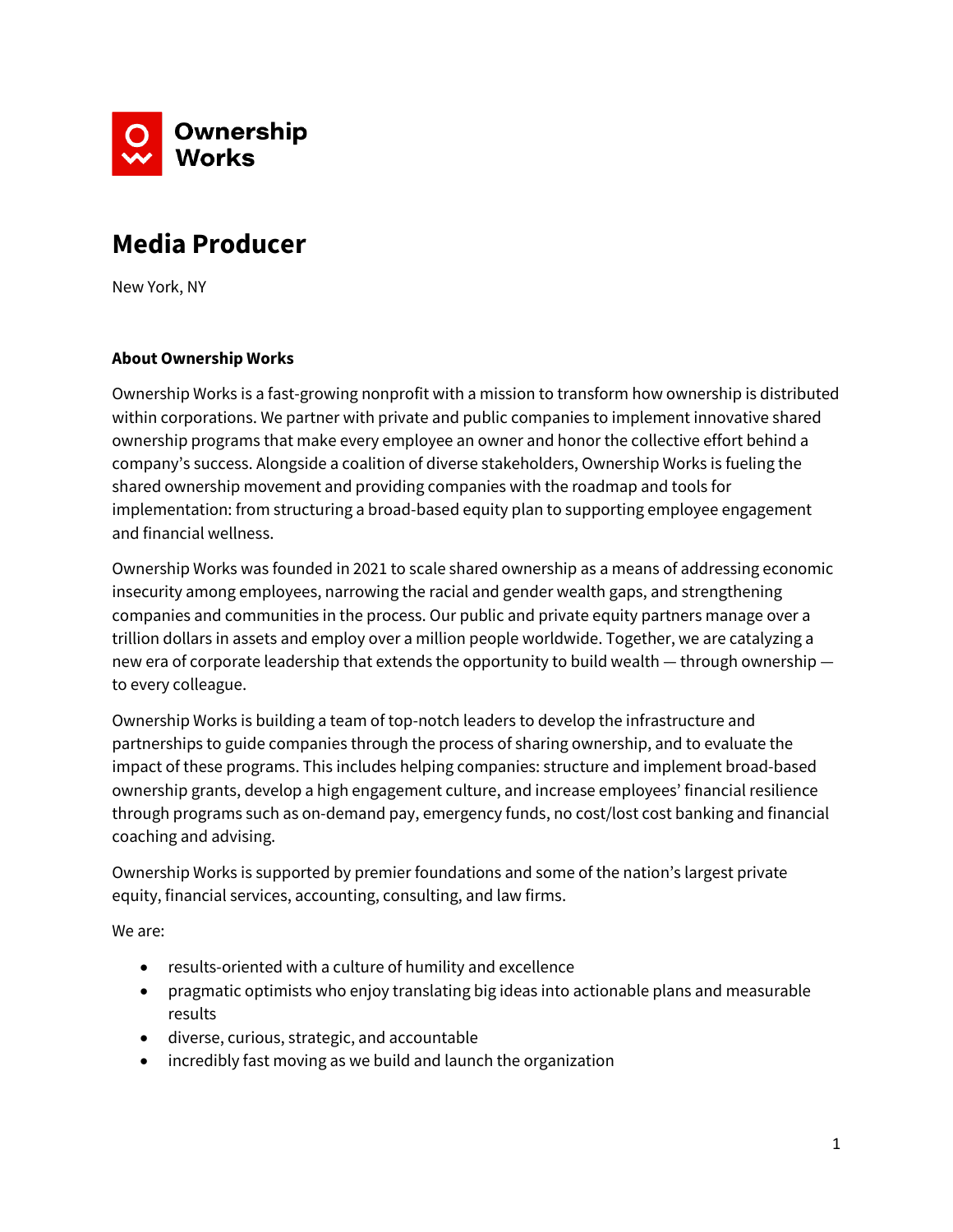## **About the Position**

Ownership Works is seeking a Media Producer who has hands-on experience in video production and photography to create dynamic content on the impacts of sharing ownership with workers and companies. The Media Producer will play an integral role in conceptualizing, producing, and executing short-form video and photography projects. This person will oversee all aspects of media production, from brainstorming to client coordination to metrics development to gauge the success of programs.

The ideal candidate is a creative collaborator who will work closely with content stakeholders at all levels. This opportunity will allow you to utilize your technical and interpersonal skills to deliver consistently high-quality media production and storytelling. The position is in New York City and will report to the Director of Marketing & Communications.

Your primary goal is to bring a human point of view to our visual storytelling. Working with Marketing leadership to evolve and optimize the media function, you will introduce scalable media solutions, drive innovation and creativity, and build strong agency partnerships. You will plan and execute internal and external media programs covering brand messaging, case studies and client testimonials. You will oversee all production from inception to posting and your work will be featured on our online properties, social media accounts and with third party partners.

### **Day-to-day responsibilities may include:**

- Attend cross function production meetings to help align resources
- Manage multiple projects in various phases at once
- Contribute innovative and creative ideas to tell the Shared Ownership story using different mediums
- Work closely with outside agencies to deliver video, audio and photography assets
- Coordinate with vendors on bids/budgets/proposals
- Store and organize all media content
- Liaise with compliance to make sure all programs are approved for distribution
- Partner with members of the team to post content to all delivery channels
- Lead social media video production
- Measure and optimize the performance of all multimedia programs delivered

### **Requirements**

- Minimum of a bachelor's degree, preferably in Marketing, Communications, Video/Film Production, or a related field
- 7-10+ years of work experience in media production, including pre-production, production, and editorial processes
- Basic video editing and photography management skills are a plus